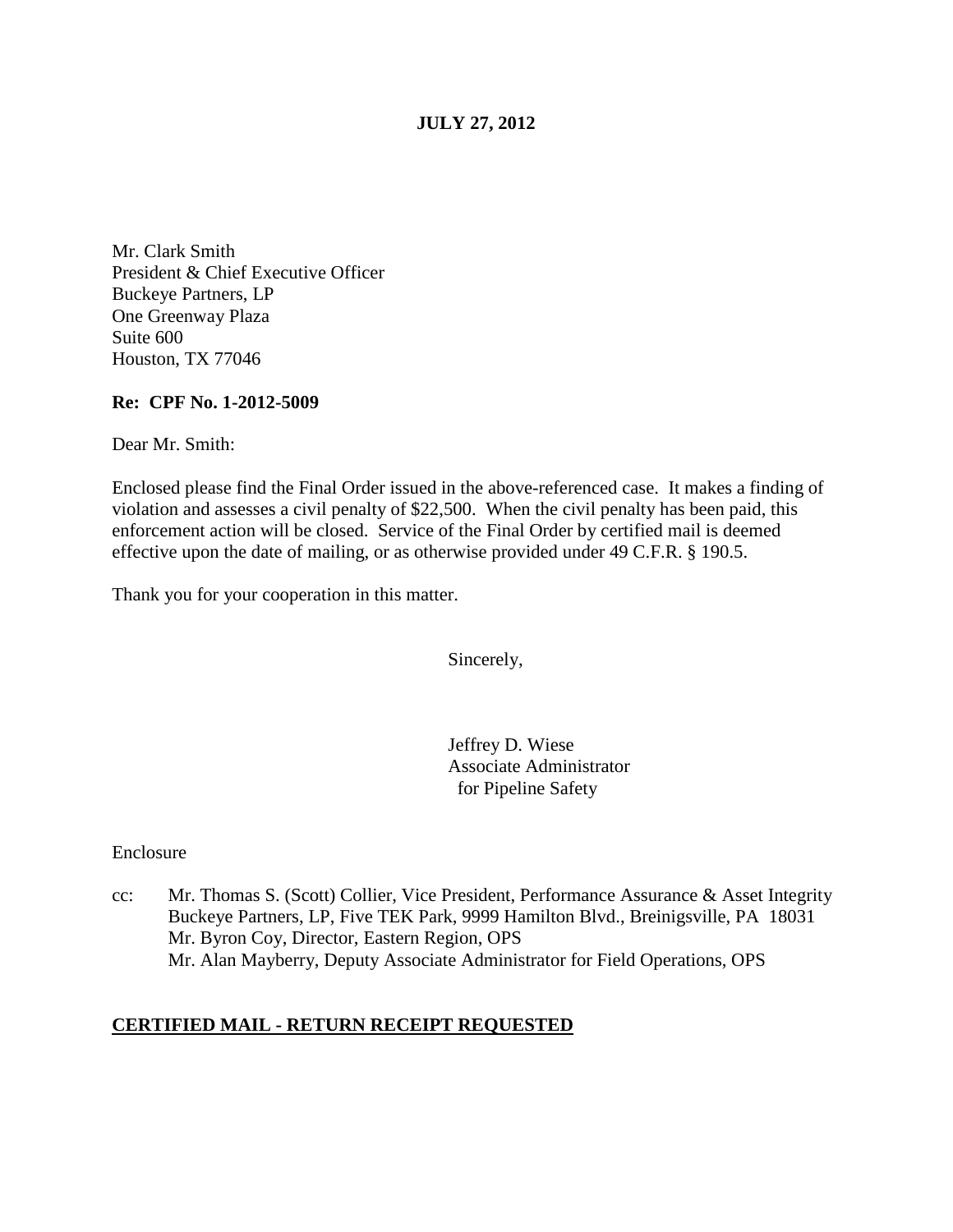### **U.S. DEPARTMENT OF TRANSPORTATION PIPELINE AND HAZARDOUS MATERIALS SAFETY ADMINISTRATION OFFICE OF PIPELINE SAFETY WASHINGTON, D.C. 20590**

**)**

**)**

**)**

**In the Matter of )**

**\_\_\_\_\_\_\_\_\_\_\_\_\_\_\_\_\_\_\_\_\_\_\_\_\_\_\_\_\_\_\_\_\_\_\_\_**

**\_\_\_\_\_\_\_\_\_\_\_\_\_\_\_\_\_\_\_\_\_\_\_\_\_\_\_\_\_\_\_\_\_\_\_\_)**

**Buckeye Partners, LP, ) CPF No. 1-2012-5009**

**Respondent. )**

# **FINAL ORDER**

Between September 20, 2011, and March 12, 2012, pursuant to 49 U.S.C. § 60117, a representative of the New York State Department of Public Service (NYSDPS), as agent for the Pipeline and Hazardous Materials Safety Administration (PHMSA), Office of Pipeline Safety (OPS), conducted an accident investigation regarding the September 20, 2011 incident that occurred at the Buckeye Partners, LP (Buckeye) Auburn Terminal in Auburn, New York. The incident occurred due to internal corrosion on a 14-inch diameter tank line (Line 318). Buckeye owns more than 100 refined petroleum products terminals with an aggregate storage capacity of over 64 million barrels.<sup>[1](#page-1-0)</sup>

As a result of the inspection, the Director, Eastern Region, OPS (Director), issued to Respondent, by letter dated April 6, 2012, a Notice of Probable Violation and Proposed Civil Penalty. In accordance with 49 C.F.R. § 190.207, the Notice proposed finding that Buckeye had violated 49 C.F.R. § 195.54(b) and proposed assessing a civil penalty of \$22,500 for the alleged violation.

Buckeye responded to the Notice by letter dated May 4, 2012 (Response). The company did not contest the allegations of violation but requested that the proposed civil penalty be reduced. Buckeye did not request a hearing and therefore has waived its right to one.

# **FINDING OF VIOLATION**

The Notice alleged that Respondent violated 49 C.F.R. Part 195, as follows:

**Item 1:** The Notice alleged that Respondent violated 49 C.F.R. § 195.54(b), which states:

<span id="page-1-0"></span> <sup>1</sup> *See* http://www.buckeye.com/AboutUs/tabid/54/Default.aspx (last accessed June 4, 2012).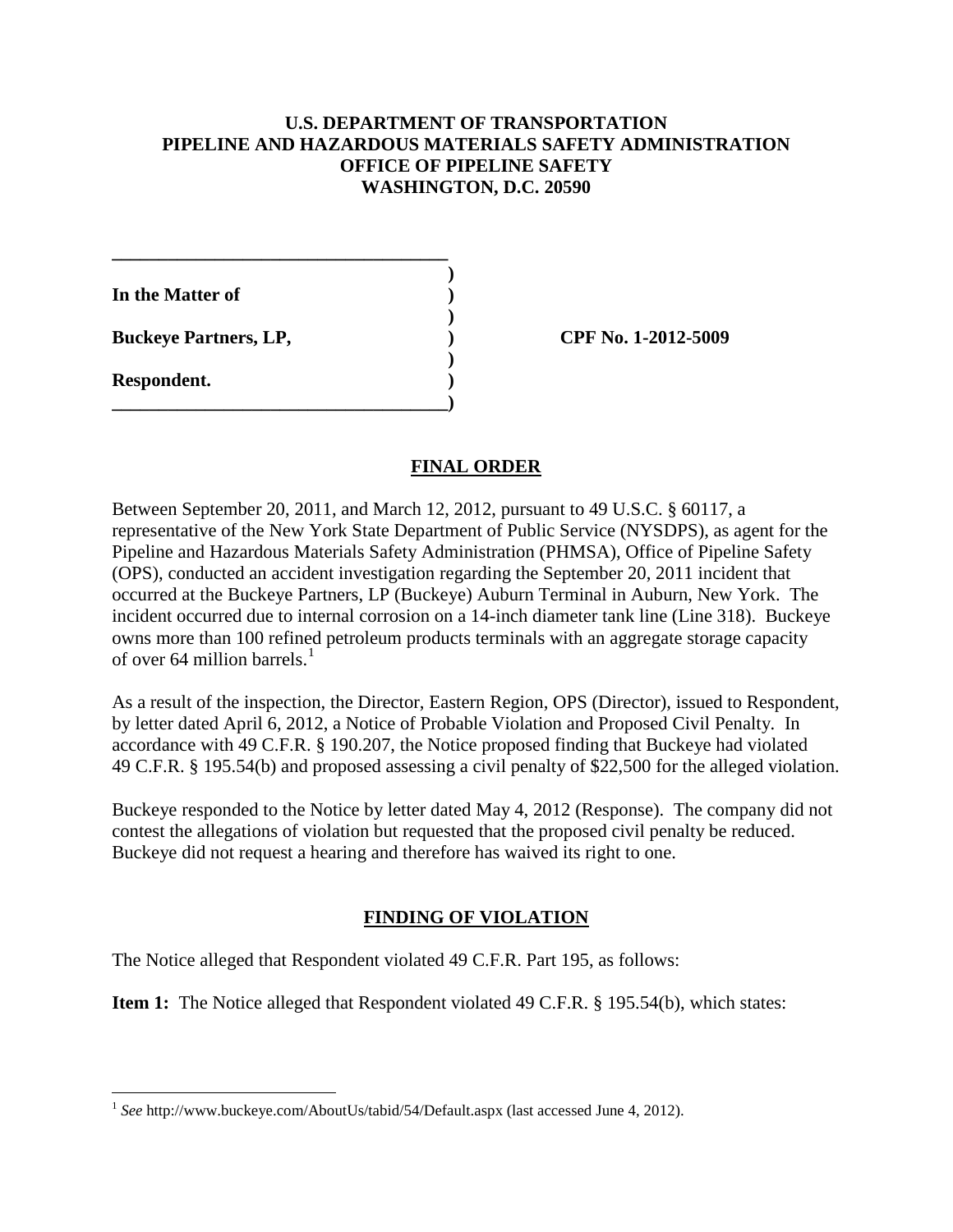#### **§ 195.54 Accident reports.**

(a) Each operator that experiences an accident that is required to be reported under § 195.50 shall as soon as practicable, but not later than 30 days after discovery of the accident, prepare and file an accident report on DOT Form 7000-1, or a facsimile.

(b) Whenever an operator receives any changes in the information reported or additions to the original report on DOT Form 7000-1, it shall file a supplemental report within 30 days.

The Notice alleged that Respondent violated 49 C.F.R. § 195.54(b) by failing to submit a Supplemental Accident Report within 30 days upon receiving changes or additions to the original report submitted using DOT Form 7000-1. Specifically, Buckeye submitted the original Accident Report on October 19, 2011. On or around December 22, 2011, Buckeye received the Final Metallurgical Report from Det Norske Veritas (DNV), which identified the potential cause of the leak of the 14-inch diameter pipe. In accordance with § 195.54(b), Buckeye should have submitted a supplemental accident report within 30 days of receiving this new information. Buckeye did not submit the Supplemental Accident Report until March 20, 2012.

In its Response, Buckeye acknowledged that it did not file a Supplemental Accident Report within 30 days of receiving the Final Metallurgical Report. However, Buckeye stated that on December 29, 2011, the company submitted the Final Metallurgical Report to the NYSDPS, PHMSA's agent. Since Buckeye notified the regulatory agency acting for PHMSA that there was new information, Buckeye requested a reduction in the proposed civil penalty.

I will analyze the civil penalty argument in the Assessment section below. In terms of the allegation of violation, Buckeye was required to submit the Supplemental Accident Report within 30 days of its receipt of changes or additions to the original report but failed to do so. Therefore, I find that Buckeye violated 49 C.F.R. § 195.54(b) by failing to submit the required Supplemental Accident Report.

This finding of violation will be considered a prior offense in any subsequent enforcement action taken against Respondent.

#### **ASSESSMENT OF PENALTY**

Under 49 U.S.C. § 60122, Respondent is subject to an administrative civil penalty not to exceed \$100,000 per violation for each day of the violation, up to a maximum of \$1,000,000 for any related series of violations. In determining the amount of a civil penalty under 49 U.S.C. § 60122 and 49 C.F.R. § 190.225, I must consider the following criteria: the nature, circumstances, and gravity of the violation, including adverse impact on the environment; the degree of Respondent's culpability; the history of Respondent's prior offenses; the Respondent's ability to pay the penalty and any effect that the penalty may have on its ability to continue doing business; and the good faith of Respondent in attempting to comply with the pipeline safety regulations. In addition, I may consider the economic benefit gained from the violation without any reduction because of subsequent damages, and such other matters as justice may require.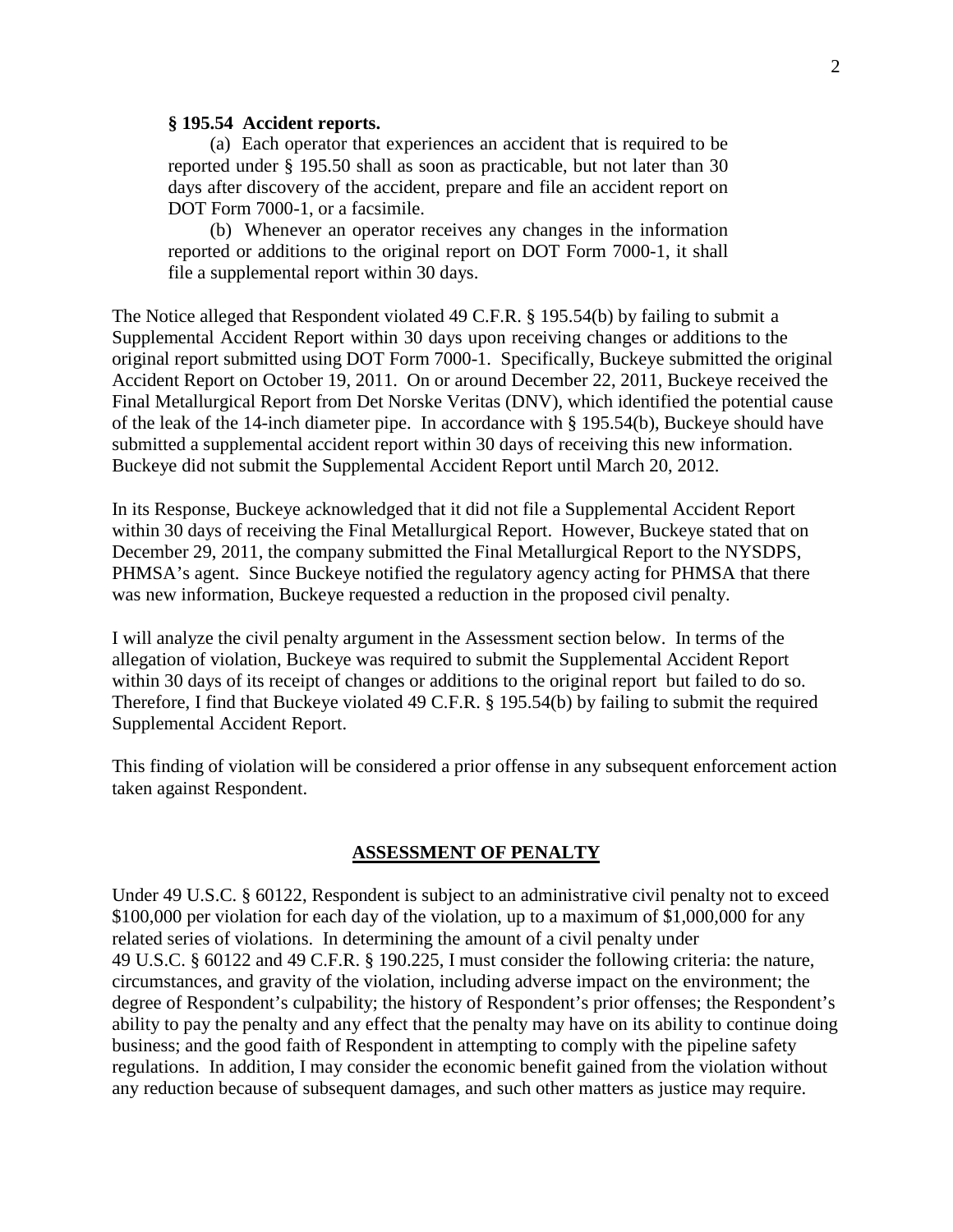The Notice proposed a total civil penalty of \$22,500 for the violation cited above.

**Item 1:** The Notice proposed a civil penalty of \$22,500 for Respondent's violation of 49 C.F.R. § 195.54(b), for failing to submit a Supplemental Accident Report within 30 days of receiving new information. In its Response, Buckeye argues that a penalty reduction is appropriate since it notified PHMSA's agent, NYSDPS, that it had received a copy of the Final Metallurgical Report and provided the state with that information. In addition, Buckeye stated that it did file its Supplemental Accident Report, albeit late, with PHMSA and revised its internal process to ensure that future reports are filed within the required timeframe.

The civil penalty amount is based on the civil penalty assessment factors listed in 49 C.F.R. § 190.225, including, but not limited to, culpability, gravity, duration of the violation, and prior enforcement history of the operator. As stated in the Violation Report, the noncompliance posed a minimal effect on pipeline safety since it was a paperwork violation. The Violation Report further noted that the violation was discovered by PHMSA, not Buckeye, and continued for a period of approximately 56 days. The report was due on approximately January 23, 2012, but was not filed until March 20, 2012.

While it may seem that the gravity of the violation is lessened because the metallurgical report was provided to the NYSDPS, Buckeye is required by regulation to submit a Supplemental Accident Report to PHMSA. PHMSA needs this information to conduct failure analyses and take appropriate action to address critical safety issues arising out of accidents. Without the receipt of accurate and timely accident reports, PHMSA cannot effectively carry out its transportation safety mission. Therefore, having reviewed the penalty factors and the facts of this case, I find that the proposed civil penalty of \$22,500 is justified. Accordingly, I assess Respondent a civil penalty of **\$22,500**.

Payment of the civil penalty must be made within 20 days of service. Federal regulations (49 C.F.R. § 89.21(b)(3)) require such payment to be made by wire transfer through the Federal Reserve Communications System (Fedwire), to the account of the U.S. Treasury. Detailed instructions are contained in the enclosure. Questions concerning wire transfers should be directed to: Financial Operations Division (AMZ-341), Federal Aviation Administration, Mike Monroney Aeronautical Center, P.O. Box 269039, Oklahoma City, Oklahoma 73125. The Financial Operations Division telephone number is (405) 954-8893.

Failure to pay the \$22,500 civil penalty will result in accrual of interest at the current annual rate in accordance with 31 U.S.C. § 3717, 31 C.F.R. § 901.9 and 49 C.F.R. § 89.23. Pursuant to those same authorities, a late penalty charge of six percent (6%) per annum will be charged if payment is not made within 110 days of service. Furthermore, failure to pay the civil penalty may result in referral of the matter to the Attorney General for appropriate action in a district court of the United States.

Under 49 C.F.R. § 190.215, Respondent has a right to submit a Petition for Reconsideration of this Final Order. The petition must be sent to: Associate Administrator, Office of Pipeline Safety, PHMSA, 1200 New Jersey Avenue, SE, East Building, 2<sup>nd</sup> Floor, Washington, DC 20590, with a copy sent to the Office of Chief Counsel, PHMSA, at the same address. PHMSA